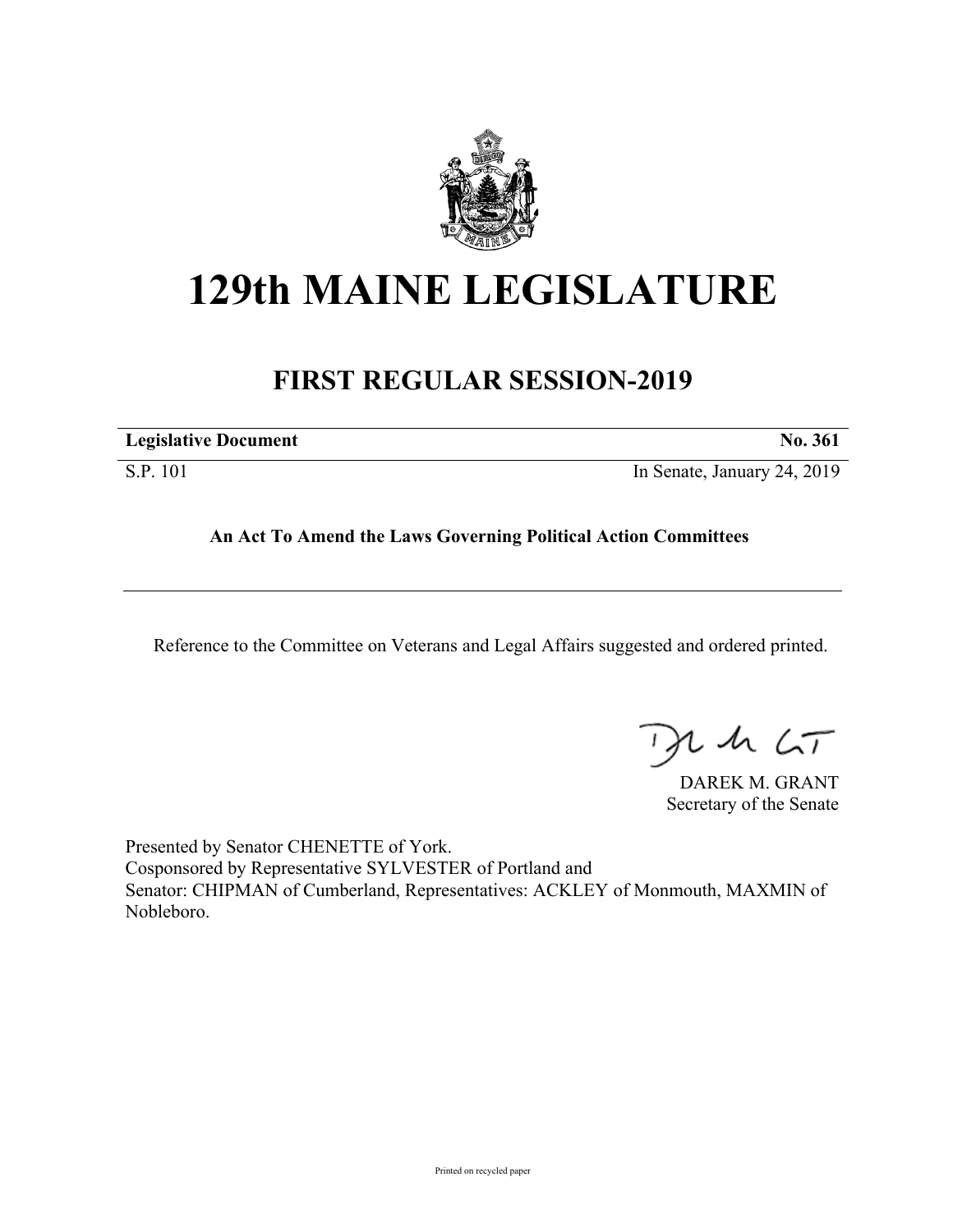**Be it enacted by the People of the State of Maine as follows: Sec. 1. 21-A MRSA §1006** is enacted to read: **§1006. Participation in political action committees by legislative candidates 1. Establishing a political action committee prohibited.** A legislative candidate may not establish a political action committee for which the candidate is a treasurer or principal officer or for which the candidate is primarily responsible for fund-raising or decision making. This prohibition applies between April 1st immediately preceding a general election through: A. The date on which the candidate withdraws from a race; B. The date of the primary election or general election for a candidate who loses either election; or C. January 1st immediately preceding the next general election for a candidate who wins the general election. This prohibition also applies to a legislative candidate in a special election, except that the prohibition begins on the date of the candidate's nomination. This subsection does not prohibit a legislative candidate, including a legislative candidate who wins a general or special election, from engaging in fund-raising or decision making for a party caucus political action committee, a ballot question committee or a political action committee 19 formed for the purpose of promoting or opposing a ballot question. This prohibition applies to a legislative candidate regardless of the date on which the political action committee was established. **Sec. 2. 21-A MRSA §1125, sub-§6-F,** as enacted by PL 2015, c. 116, §1 and 23 affected by §2, is amended to read: **6-F. Gubernatorial candidate participation in political action committees.** A participating gubernatorial candidate or a certified gubernatorial candidate may not establish a political action committee for which the gubernatorial candidate is a treasurer or principal officer or for which the gubernatorial candidate is primarily responsible for fund-raising or decision making. This prohibition applies between April 1st immediately preceding a general election through: A. The date on which the gubernatorial candidate withdraws from a race; B. The date of the primary election or general election for a gubernatorial candidate who loses either election; or C. January 1st immediately preceding the next general election for a gubernatorial candidate who wins the general election. This prohibition also applies to a participating gubernatorial candidate or certified gubernatorial candidate in a special election, except that the prohibition begins on the date of the gubernatorial candidate's nomination. This subsection does not prohibit a participating gubernatorial candidate or certified gubernatorial candidate, including a certified gubernatorial candidate who wins a general or special election, from engaging in